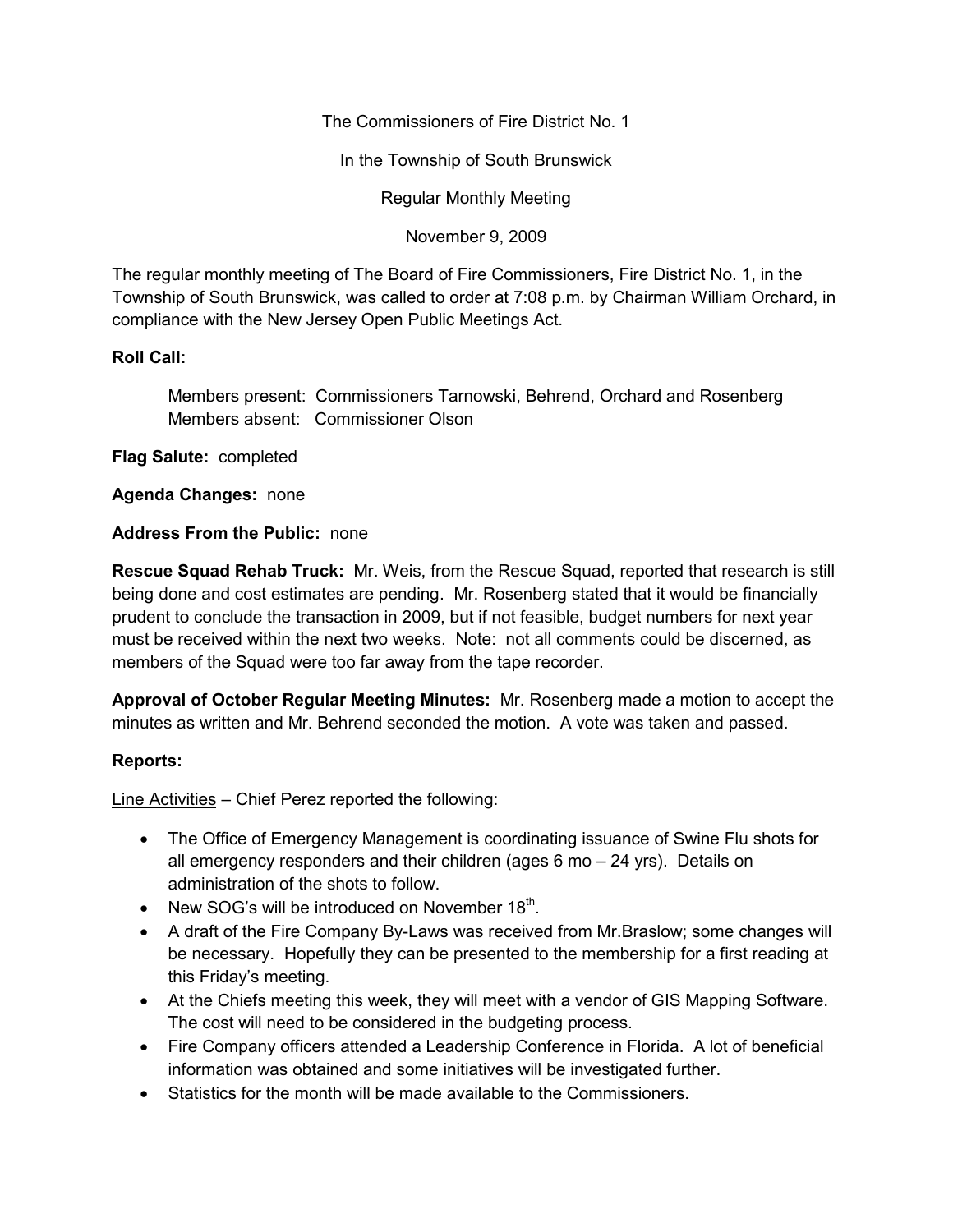President - The President requested a budget of \$125,500 which includes \$30K in capital expenditures.

Treasurer – Mr. Rosenberg presented his report, along with the Voucher List (file copy attached). These were reviewed by the Commissioners. Mr. Rosenberg noted that the \$6300 State Grant will not be forthcoming, as there was a problem between the Township and the State.

Mr. Tarnowski made a motion to approve the Voucher List as presented and Mr. Behrend seconded the motion. A vote was taken and passed.

#### Secretary – no report.

Fire Coordinator – Mr. Corris presented his report (file copy attached). He noted that the cleanliness of Station 3's kitchen was very bad. He cleaned it up and stored the utensils away until the situation is addressed and resolved. Mr. Corris noted he had talked to one person responsible for an incident but he did not know who was responsible for a second incident.

Chairman – nothing to report.

Standing Committee Reports –

*Fire Company Liaison –* Mr. Behrend reported that he will be working with Wolfcat Productions on the next Newsletter.

*Rescue Squad Liaison –* no report. *Public Relations –* no report. *State Association -* the next meeting will be in December.

*Joint Board –* the next meeting is scheduled for 11/18, however, it may be rescheduled. Mr. Orchard will keep the Commissioners informed of any changes and urged all to attend.

*Insurance –* Mr. Orchard stated that the decision was made to retain the Bollinger Agency again for insurance coverages. They were \$4,000 less, with better coverage. All premiums have been paid.

*Station 23 –* Mr. Corris stated that a new listing of Commissioners should be posted.